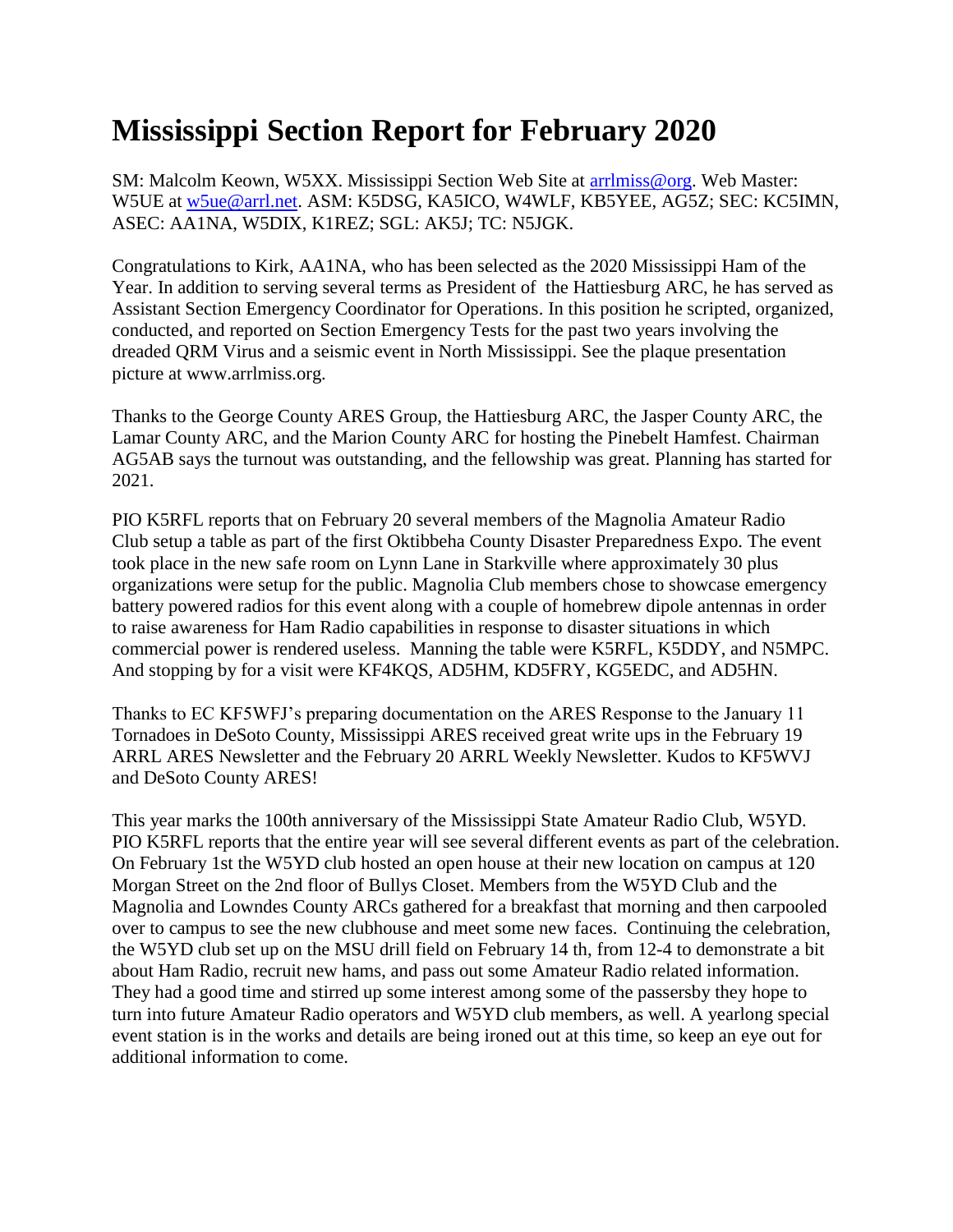The seventeenth Mississippi QSO Party is just weeks away on April 4-5. Complete Rules are on [www.arrlmiss.org.](http://www.arrlmiss.org/) Conditions are not currently very good so most of the daytime activity will be on 40 and 20 and at night on 75/80. The good news is that this is the year of the 'State QSO Party Challenge.' Some 200 plus operators around the US and VE have signed up to see how many State QSO Parties they can work during 2020. Mississippi is one of the 47 QSO Parties to be on the air in 2020. Be prepared for some pileups, if conditions cooperate. If you plan to conduct a portable or mobile operation, please advise W5XX so this can be publicized across the country

KD5DHR reports that the Vicksburg ARC had a series of fox hunts on February 29. These hunts were for recreation, but also reflect a real world need to practice these skills for many different reasons. Participants were K5VXV, KD5DHR, KG5YEE, KG5OVR, KG5YZT, K5IMT, N5JGK, W5DRF, and KC5GIB. Everyone had a great time!

DEC KB0ZTX notes that the Marshall County (Holly Springs) Repeater has been down and looks like it may be a long-term situation. ARES will continue to use the 146.91 in Desoto County.

Lauderdale County EC KB5DZJ advises that ARES has a new repeater in place and is currently working out the bugs.

AEC KD5NDU reports that the Yalobusha County ARES Facebook page as grown to 65 followers. They are currently keeping the public updated on the severe weather that is happening in the area of Yalobusha County.

Check the Section web site at [www.arrlmiss.org](http://www.arrlmiss.org/) from time to time for new information. Most recently the VE Test Schedules for Mississippi for the remainder of 2020 was posted. It has been suggested that a listing of licensing and training classes be added to the website. Comments? Any updates that need to be made to the various listings on the site should be sent to webmaster w5ue@arrl.net.

On your long-range calendar note the Mississippi QSO Party on April 4-5, see [www.arrlmiss](http://www.arrlmiss/) for rules; Field Day on June 27-28; and the ARRL Day in the Park in Vicksburg date TBD.

Congratulations to the following on their upgrades in February: KC5CDV, Gregory – Corinth; KI5HVD, Jesse – Pass Christian; and N5LLR, Thomas – Pearl.

Welcome to the following new Hams in Mississippi in February: AG5YH, James – Hattiesburg; KI5HZP, Rickey – Meridian; KI5HZQ, Jack – Stonewall; KI5HZR, Ralph – Quitman; KI5HZZ, William – Brandon; KI5IAA, Jack – Florence; KI5IAB, Tommy – Carthage; KI5IAD, William – Brandon; KI5IAE, Galen – Pearl; KI5IAF, David – Vicksburg; KI5ICX, Rena – Rienzi; KI5ICY, William – Corinth'; KI5IFU, Dale – Hernando; KI5IFV, Scott – Olive Branch; KI5IGZ, Jerry – Booneville; KI5IHB, Devin – Brandon; KI5IHK, Angel – Abbeville; KI5IHL, Acyn – Oxford; KI5IHM, Arhiya – Abbeville; KI5IHN, Tatum – Taylor; KI5IHO, Aiden – Oxford; KI5IHP, Carson, Oxford; KI5IIM, Elmer – Gloster; KI5IJP, Lee – Gautier; and KI5IKE, Steven – Byhalia.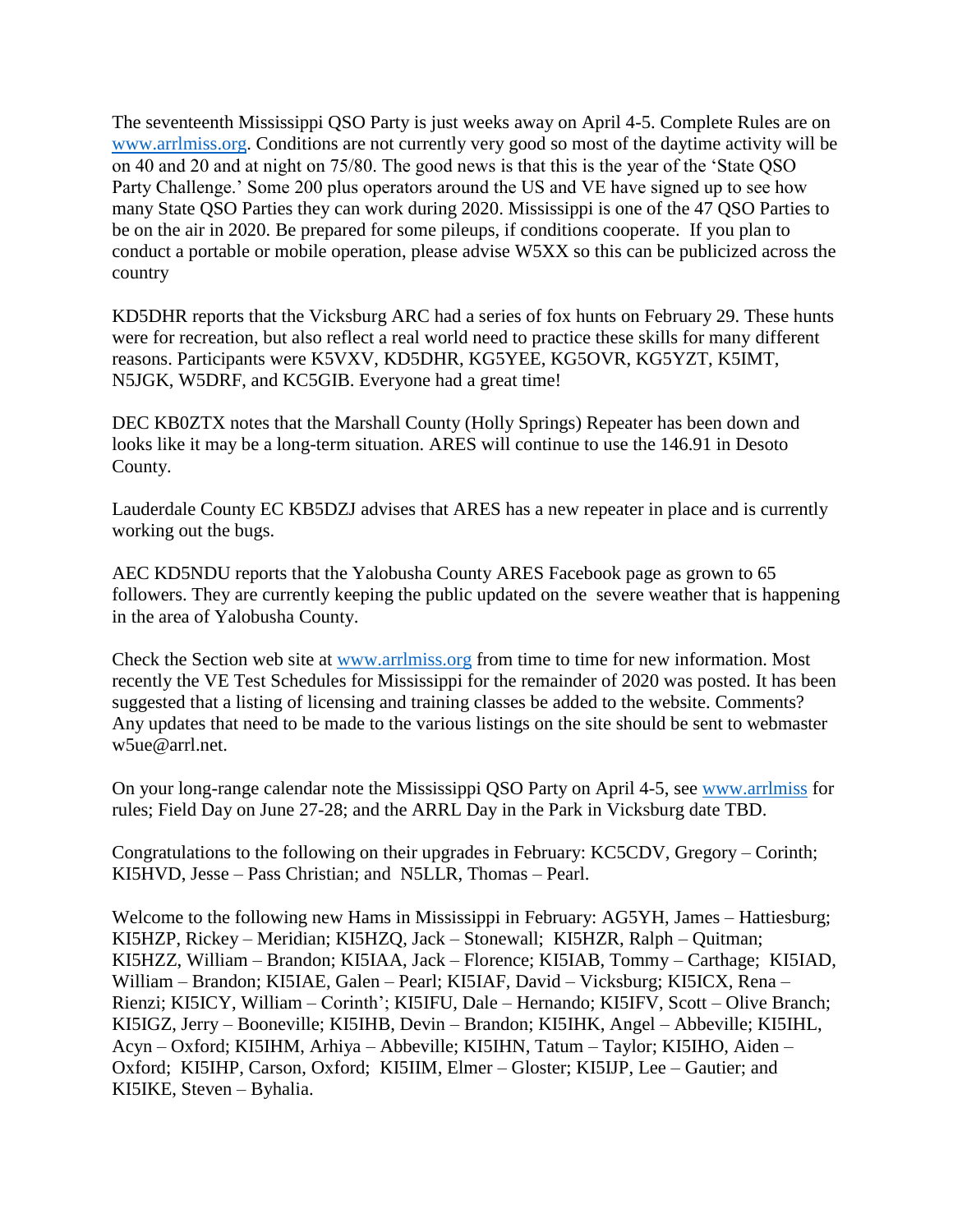Also, welcome to the following new ARRL Members in February: KI5EWC, John – Carriere; KE5FAY, Paul – Starkville; N5GFH, Gary – Purvis; W5HGB, Hughie – Biloxi; KI5IAF, David – Vicksburg; W5KOZ, Billy – Kosciusko; KG5HGO, James – McComb; KG5NSV, David – Pascagoula; N5LLR, Thomas – Pearl; N5MSJ, Jimmy – Gautier; KB5SMK, Paul – Brandon; KB5SVF, Carl – Pearl; KJ4TDY, Danny – Iuka; K5WDX, Glen – Lucedale; and KG5ZJO, Nellie – Saltillo.

ARRL membership in Mississippi is now 984 no change from last month.

SEC/ASEC/DEC Reports for February 2020: KC5IMN (SEC), N5ZNT (SW MS), and KB0ZTX (DEC NW MS).

EC Reports for February 2020: K5CRJ (AEC) Harrison, AE5FK (Walthall), KF5IAY (Carroll/Montgomery), KA5ICO (Chickasaw), KF5IMA (Lafayette), AF5NG (Marion), KD5NDU (AEC)(Yalobusha), AE5SK (AEC)(Copiah, Hinds, Madison, Rankin), AA5SG (Jones/Wayne), KB5SZJ (Lauderdale), KF5TEX (Forrest), KG5WJM (Jasper), KF5WVJ (DeSoto), N5ZNT (Lincoln/Wilkinson), and KB0ZTX (Marshall).

Club Newsletter/Reports (Editor): the Meridian ARC Spark Gap (W5MAV)

HF Net Reports – sessions/QNI/QTC (Net Manager) Hattiesburg ARC HF Net 4/40/0 (KD5XG) K5TAL Net 4/64/0 (WV1Q) Magnolia Section Net 29/1228/10 (KA5ICO) MS Baptist Hams Net 4/24/0 (WF5F) MSPN 29/2242/4 (W5JGW)

VHF Net Reports - sessions/QNI/QTC (Net Manager) Capital Area Emergency Net 4/41/0 (K5XU) Carroll/Montgomery ??/149/0 KF5IAY Copiah, Hinds, Rankin 1/7/0 (AE5SK) DeSoto County Training and Information Net 4/79/0 (KF5WVJ) Forrest/Perry Counties Net ARES 2/23/0 (KF5TEX) Hattiesburg ARC 2 M Net 4/55/0 (KD5XG) Hattiesburg ARC 2 M Simplex Net 1/12/0 (KD5XG) Jackson ARC Emergency Net 3/34/0 (K5XU) Jasper County ARES Net 4/27/0 (KG5WJM) Jones/Wayne Counties ARES 6/88/0 (AA5SG) Madison County ARES 3/17/0 (W5DIX) Marion County ARES Net 4/24/0 (AF5NG) Marshall County ARES – meets with DeSoto County Net (KB0ZTX) Mississippi Coast ARES, Weather, and Tech Net 5/80/0 (K5CRJ)